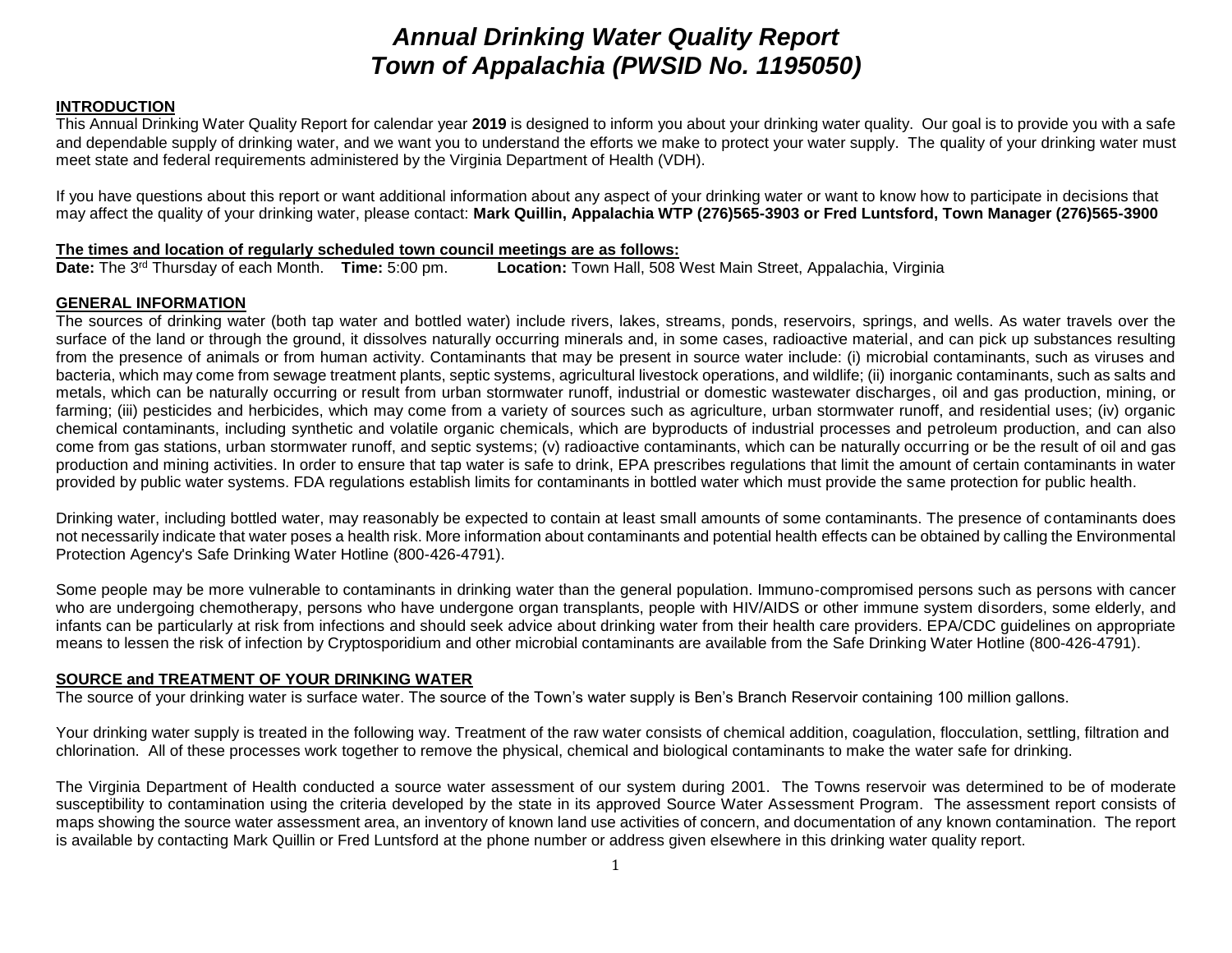#### **DEFINITIONS**

Contaminants in your drinking water are routinely monitored according to Federal and State regulations. The table on the next page shows the results of our monitoring for the period of January 1<sup>st</sup> to December 31<sup>st</sup>, 2019. In the table and elsewhere in this report you will find many terms and abbreviations you might not be familiar with. The following definitions are provided to help you better understand these terms:

*Maximum Contaminant Level, or MCL* - the highest level of a contaminant that is allowed in drinking water. MCLs are set as close to the MCLGs as feasible using the best available treatment technology.

*Maximum Contaminant Level Goal, or MCLG -* the level of a contaminant in drinking water below which there is no known or expected risk to health. MCLGs allow for a margin of safety.

*Maximum Residual Disinfectant Level Goal or MRDLG* - the level of drinking water disinfectant below which there is no known or expected risk to health. MRDLGs do not reflect the benefits of the use of disinfectants to control microbial contaminants.

*Maximum Residual Disinfectant Level or MRDL -* the highest level of a disinfectant allowed in drinking water. There is convincing evidence that addition of a disinfectant is necessary for control of microbial contaminants.

*Non-detects (ND) - lab analysis indicates that the contaminant is not present*

**Parts per million (ppm) or Milligrams per liter (mg/l)** - one part per million corresponds to one minute in two years or a single penny in \$10,000.

*Parts per billion (ppb) or Micrograms per liter* - one part per billion corresponds to one minute in 2,000 years, or a single penny in \$10,000,000.

**Picocuries per liter (pCi/L)** - picocuries per liter is a measure of the radioactivity in water.

Action Level *(AL)* - the concentration of a contaminant which, if exceeded, triggers treatment or other requirements which a water system must follow.

*Treatment Technique (TT)* - a required process intended to reduce the level of a contaminant in drinking water.

Level 1 assessment - a study of the water system to identify potential problems and determine (if possible) why total coliform bacteria have been found in our water system.

*Level 2 assessment* - a very detailed study of the waterworks to identify potential problems and determine (if possible) why an *E. coli* PMCL violation has occurred and/or why total coliform bacteria have been found in our water system on multiple occasions.

*Nephelometric Turbidity Unit (NTU)* - nephelometric turbidity unit is a measure of the clarity, or cloudiness, of water. Turbidity in excess of 5 NTU is just noticeable to the average person. Turbidity is monitored because it is a good indicator of the effectiveness of our filtration system.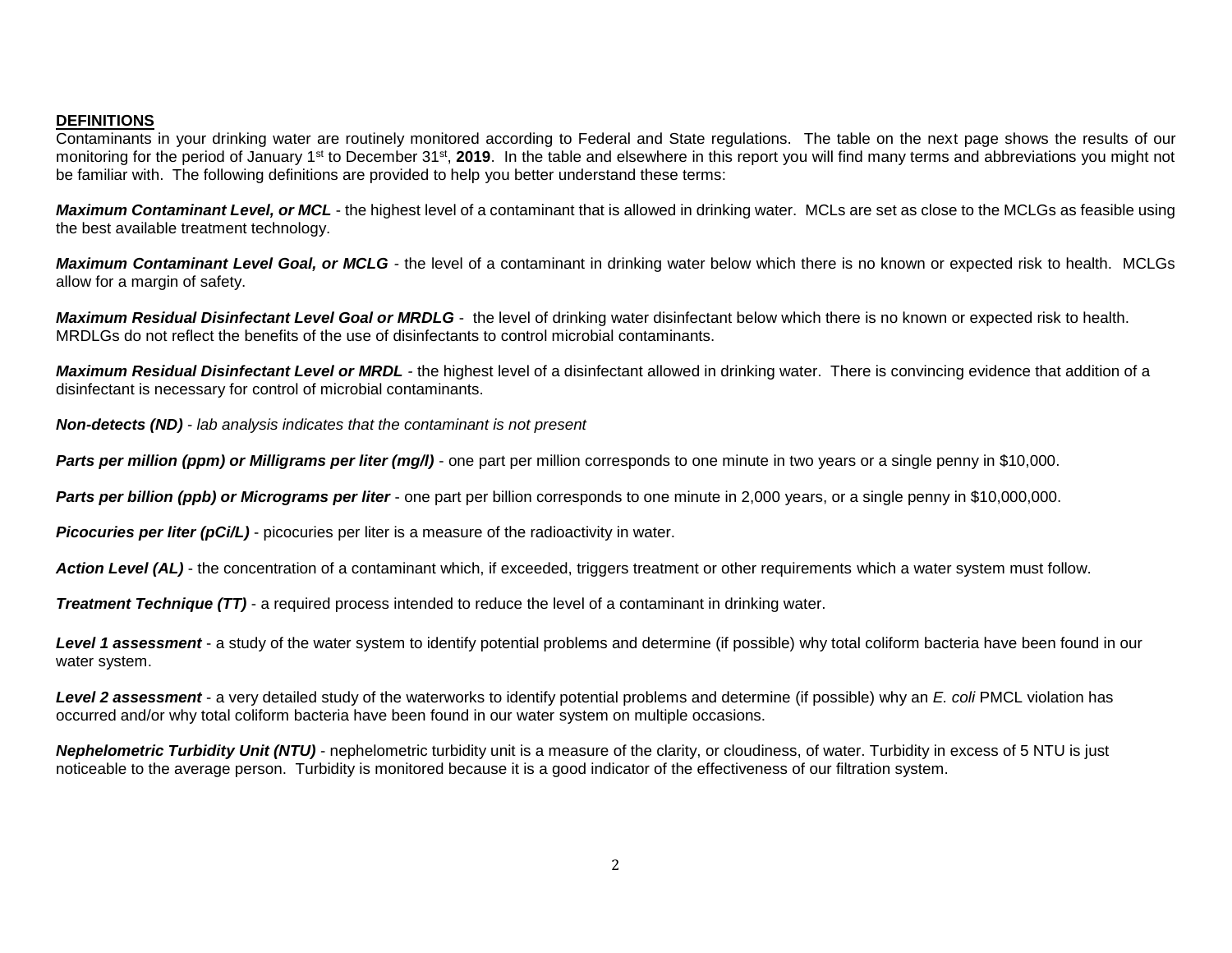#### **TOWN OF APPALACHIA WATER QUALITY RESULTS**

# **REGULATED COMTAMINANTS:**

| Contaminant (units)         | <b>MCLG</b>    | <b>MCL</b>                         | Level Detected | Violation<br>(Y/N) | Range         | Date of<br>Sample | <b>Typical Source of Contamination</b>                                                                                          |
|-----------------------------|----------------|------------------------------------|----------------|--------------------|---------------|-------------------|---------------------------------------------------------------------------------------------------------------------------------|
| Fluoride (ppm)              | 4              | 4                                  | 0.67           | N                  | N/A           | 1/9/19            | Erosion of natural deposits; Water additive<br>which promotes strong teeth; Discharge<br>from fertilizer and aluminum factories |
| Barium (ppm)                | $\overline{c}$ | $\overline{2}$                     | 0.019          | N                  | N/A           | 1/9/19            | Discharge of drilling waste; Discharge from<br>metal refineries; Erosion of natural deposits                                    |
| Combined Radium (pCi/l)     | $\Omega$       | 5                                  | 0.3            | N                  | N/A           | 7/9/14            | <b>Erosion of Natural Deposits</b>                                                                                              |
| Chlorine (ppm)              | $MRDLG = 4$    | $MRDL = 4$                         | 1.07           | N                  | $0.72 - 1.62$ | 2019              | Water additive used to control microbes                                                                                         |
| <b>Total Organic Carbon</b> | <b>NA</b>      | TT, met when $\geq 1$              | 1.00           | N                  | N/A           | 2019              | Naturally present in the environment                                                                                            |
| Haloacetic Acids (ppb)      | <b>NA</b>      | 60                                 | 22             | N                  | N/A           | 3/13/19           | By-product of drinking water disinfection                                                                                       |
| Total Trihalomethanes (ppb) | <b>NA</b>      | 80                                 | 41             | N                  | N/A           | 9/11/19           | By-product of drinking water disinfection                                                                                       |
| Turbidity                   | <b>NA</b>      | TT,1 NTU Max                       | 0.14           | N                  | $0.01 - 0.14$ | 2019              | Soil runoff                                                                                                                     |
|                             |                | $TT, < 0.3$ NTU<br>95% of the time | 100%           | N                  |               |                   |                                                                                                                                 |

#### **LEAD AND COPPER CONTAMINANTS:**

| Contaminant (units) | <b>MCLG</b> | <b>Action Level</b> | 90 <sup>th</sup><br>Percentile | Date of Sampling | # of Sampling<br>Sites Exceeding<br><b>Action Level</b> | <b>Typical Source of Contamination</b>                                  |
|---------------------|-------------|---------------------|--------------------------------|------------------|---------------------------------------------------------|-------------------------------------------------------------------------|
| Copper (ppm)        | .3          | $AL = 1.3$          | 0.192                          | 8/7/19           |                                                         | Corrosion of household plumbing systems; Erosion of<br>natural deposits |
| Lead (ppb)          |             | $AL = 15$           | < 2                            | 8/7/19           |                                                         | Corrosion of household plumbing systems; Erosion of<br>natural deposits |

The state allows us to monitor for some contaminants less than once per year because the concentrations of these contaminants do not change frequently. Some The state allows us to monitor for some contaminants less than once per year because the concentrations of these contaminants do not change frequently. Some of our data presented in the above tables, though accurate, is more than one year old.

MCL's are set at very stringent levels by the U.S. Environmental Protection Agency. In developing the standards the EPA assumes that the average adult drinks 2 liters of water each day throughout a 70-year life span. The EPA generally sets MCLs at levels that will result in no adverse health effects for some contaminants or a one-in-ten-thousand to one-in-a-million chance of having the described health effect for other contaminants.

**VIOLATION INFORMATION** – No violations occurred in 2019.